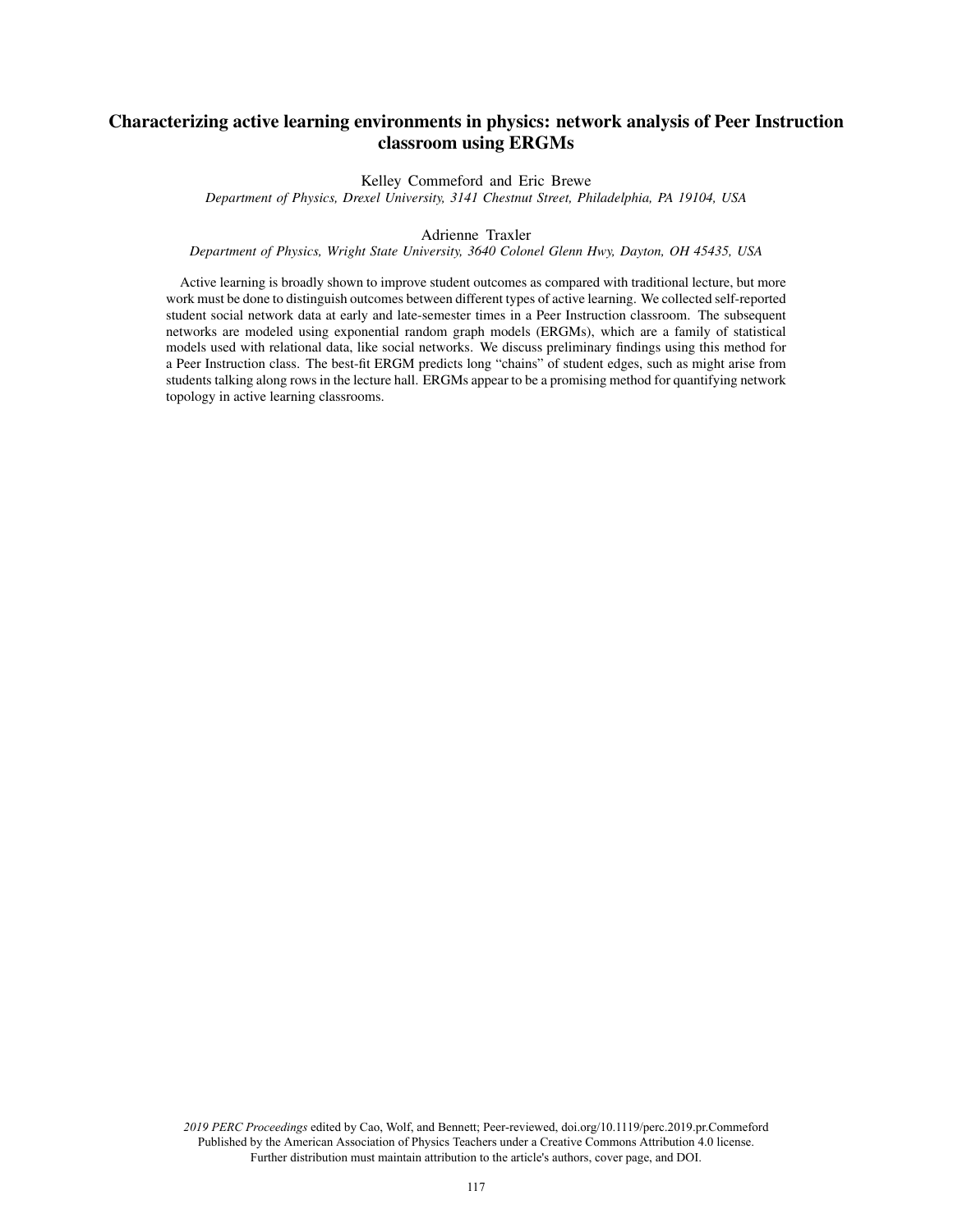# I. INTRODUCTION

The Discipline Based Education Research (DBER) community has an abundance of evidence that active learning yields better outcomes than lecture [1]. However, there is still much to learn about individual pedagogies that fall under the active learning umbrella and how they impact students, particularly for physics. Previous studies have mostly compared a given curriculum to standard lecture as a way to establish impact, but we need to understand how these pedagogies promote the observed learning gains. By understanding these mechanisms, we as a community can be more deliberate with our planning and curriculum choices.

Active learning, at its core, promotes student interactions in the learning process  $[1, 2]$ . Students are engaging with each other, forming connections that can be translated into a social network. It stands to reason that the structure of the learning environment would manifest in the student social network structure, suggesting that social network analysis can be a valuable tool for characterizing active learning environments. In fact, when comparing the social network of a lecture class with that of a Modeling Instruction class, there were distinct differences [3]. Different pedagogies should ultimately give rise to different relationship patterns due to a myriad of factors, such as class size, classroom layout, and particularly how student activities are structured. This work is part of a larger project that aims to characterize active learning pedagogies in physics using classroom observations and network analysis. Here, we aim to use Exponential Random Graph Models (ERGMs) to identify the salient topological features of a social network of students in a Peer Instruction class. The visualization of the chosen networks can be seen in Fig. [1](#page-1-0) and Fig. [2.](#page-1-1)

<span id="page-1-0"></span>

FIG. 1: Early-term social network for Peer Instruction. In this network, we see chain-like structures.

<span id="page-1-1"></span>

FIG. 2: Late-term social network for Peer Instruction.

#### II. METHODOLOGY

We collected social network data from a Peer Instruction [4] class at two time points early in the term and late in the term. Students were invited to take an electronic survey through Qualtrics during the first week of the term, and again during the 10th week. In this survey, students were first presented with a roster of the names of students in the class, and then were asked to select their name from the list. They were then provided with the class roster and asked to select everyone with whom they had a meaningful interaction with in physics class this week. Of the 113 students enrolled in the course, 105 responded to the early-term survey and 93 responded to the late-term survey.

# III. EXPONENTIAL RANDOM GRAPH MODELS

Networks are built on relational data—in this case, the nodes in our network are students and the edges are selfreported connections between students. Several metrics can be used to describe the structure of a network, such as density (the ratio of observed to possible edges), dyad-shared partners, and number of triangles.

Dyad-shared partners is a metric that characterizes the number of shared partners between nodes. A dyad is any pair of nodes. These nodes can be connected or not connected. If they have one partner in common, they are said to be a single dyad-shared partner, or DSP-1. Two shared partners would be DSP-2, three DSP-3 and so on. A triangle is a special case of DSP-1 where the shared partners in question are also connected, making a complete triangle of connections.

These metrics, however, are calculated from an observed network, when there are a myriad of *possible* networks that could have arisen from the same set of nodes, all of which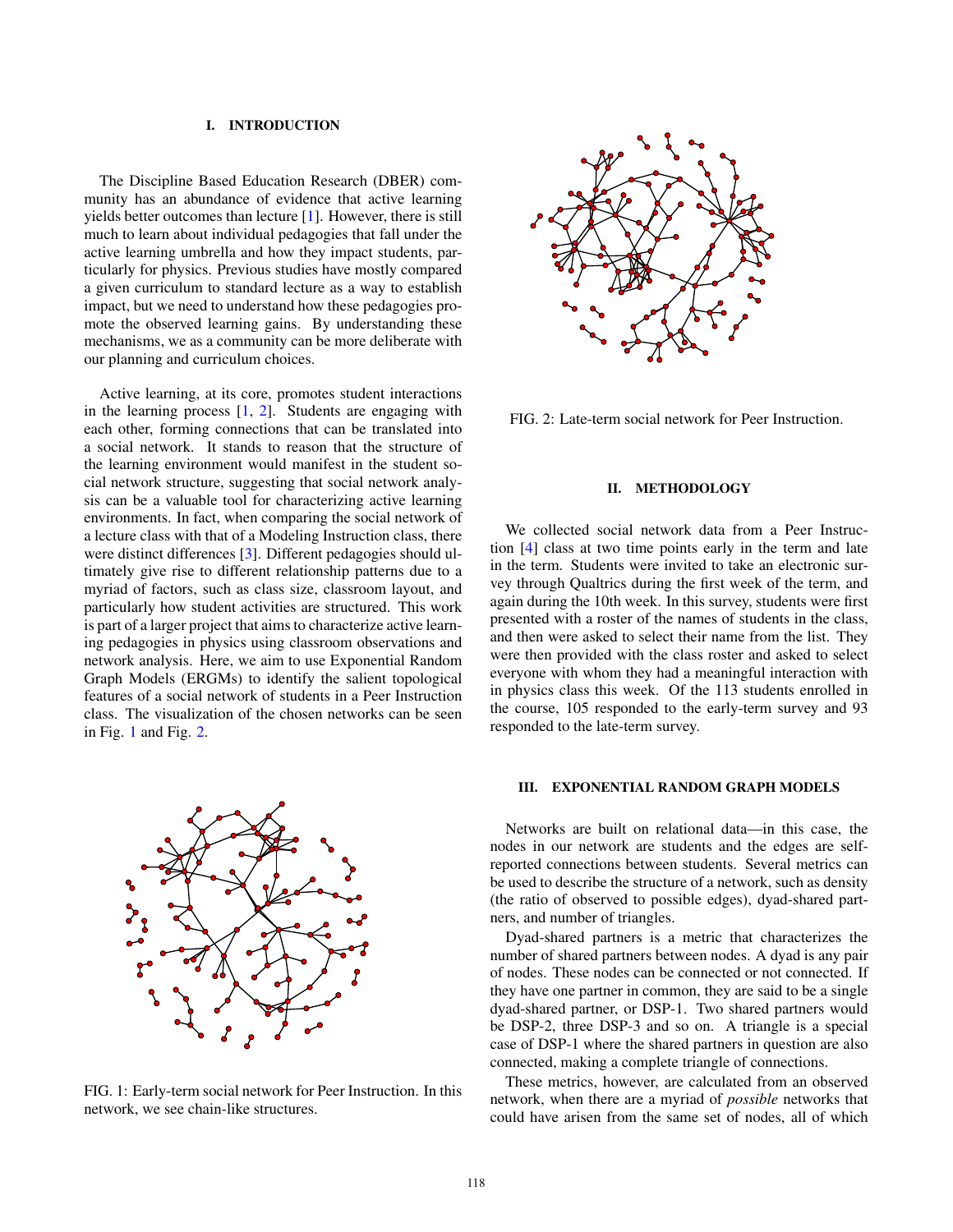could have similar or dissimilar metrics to describe the network structure.

The type of curriculum is hypothesized to drive the development of the student network, forming unique structural features. In order to be statistically rigorous in our investigation into the processes that drive these structures to form, we need to consider a set of possible networks and compare them to the observed network.

Network data, however, is inherently relational, so standard regression is not appropriate. Exponential Random Graph Models (ERGMs) can be used to examine how the presence of an edge fits with the parameters measured from an observed network based on structural features, such as the density or number of single dyad-shared partners. The general form of an ERGM tells us the probability of an observed network as a function of the network features we expect to be non-random. The ERGM can be written as:

$$
P(Y = y) = \frac{\exp(\theta'g(y))}{k(\theta)},
$$
\n(1)

where  $P(Y = y)$  is the probability of one specific network occurring,  $g(y)$  are the network metrics to fit (like density or number of triangles),  $\theta'$  are the coefficients for said metrics that the ERGM calculates, and  $k(\theta)$  is the quantity in the numerator summed over all *possible* network configurations [5].

We can use this fit to simulate a large quantity of similar networks, controlling for similar structures, to see how well the model captures the observed network structure. By comparing an observed network to a subset of possible networks with similar metrics, we are able to establish whether certain structures are a random occurrence or a byproduct of some external factor, such as an interaction typical of the curriculum. For example, presumably, working in groups of three would have an effect on the number of triangles in a network.

ERGMs take multiple inputs for network metrics to fit models to the observed network: metrics such as the number of edges, triangles, dyad shared partners, and more. ERGMs can also include node attributes like gender, age, or major in the fitting of network models (for future work). ERGMs are generative, which means that once a model is fit to an observed network, the model can be used to simulate large numbers of networks. This allows us to determine if an observed network parameter is typical or extreme.

#### IV. ANALYSIS

For the Peer Instruction network, we observe chain-like structures seen in Fig. 1 and Fig. 2. In this network, a chain of three students forms a non-connected DSP-1, where the central student is the shared partner to the outer student dyad. Since we observe chain-like structures in our networks, which in turn suggests a dependence on DSP-1, we chose to use this as a fit parameter in the ERGMs. We also observe zero triangles in *both* the early and late-term networks, so we also include a model to fit the number of triangles in our preliminary exploration. From these observations, we chose to test three ERGMs:

- Edges only model. This fit assumes no structure, each edge is equally likely. This is the null hypothesis.
- Edges + triangles. Fits number of edges and also tries to match zero triangles condition of the observed networks.
- Edges + DSP-1. Fits number of edges and also tries to match 227 or 289 DSP-1 condition of the observed networks.

We compare numerical metrics of each model, including the fit coefficients, the standard error, the AIC, the BIC, and the probability of an edge in Table I. The coefficients in an ERGM represent the change in the log-odds likelihood of an edge for a unit change in a predictor variable. So, for the edges-only model, a unit change would be  $\pm 1$  edge. For the DSP-1 model, the unit change would be  $\pm 1$  DSP-1.

We can calculate the probability of edge formation via

$$
P = \frac{\exp(\log - \text{odds})}{1 + \exp(\log - \text{odds})},\tag{2}
$$

where the log-odds is calculated from the coefficients via

$$
log-odds = edge coefficient+ other coefficient × # new metric
$$
 (3)

where the other coefficient and new metric refer to either triangles or DSP-1 [6].

The edges + triangles model is not able to establish a fit for either observed network, due to the existence of zero triangles in the observed networks, as seen with the NaN AIC and BIC and the infinite fit coefficients. Due to the lack of convergence with the edges + triangle models, we restrict further discussion to the edges only and edges + DSP-1 models.

For the edges only model, the probability of an edge correlates directly with the density of the network. This assumes that each new edge is equally likely. However, with the edges + DSP-1 model, if a new edge will create a new DSP-1, it has a higher probability of occurring than a random connection. This probability is even higher in the late-term network than in the early-term network. This leads us to believe that DSP-1 will be a significant feature of these Peer Instruction networks.

Once the models were created, we simulated 100 networks for each model for early/late-term networks. In Fig. 3, we plot the number of DSP-1 for each simulated network generated from the edges only models for both early and lateterm networks. The red line indicates the observed values of DSP-1. By inspection, the observed networks both have a lower count of DSP-1 than expected by random distribution of edges. The early-term network has 227 DSP-1, and the late-term network has 289 DSP-1.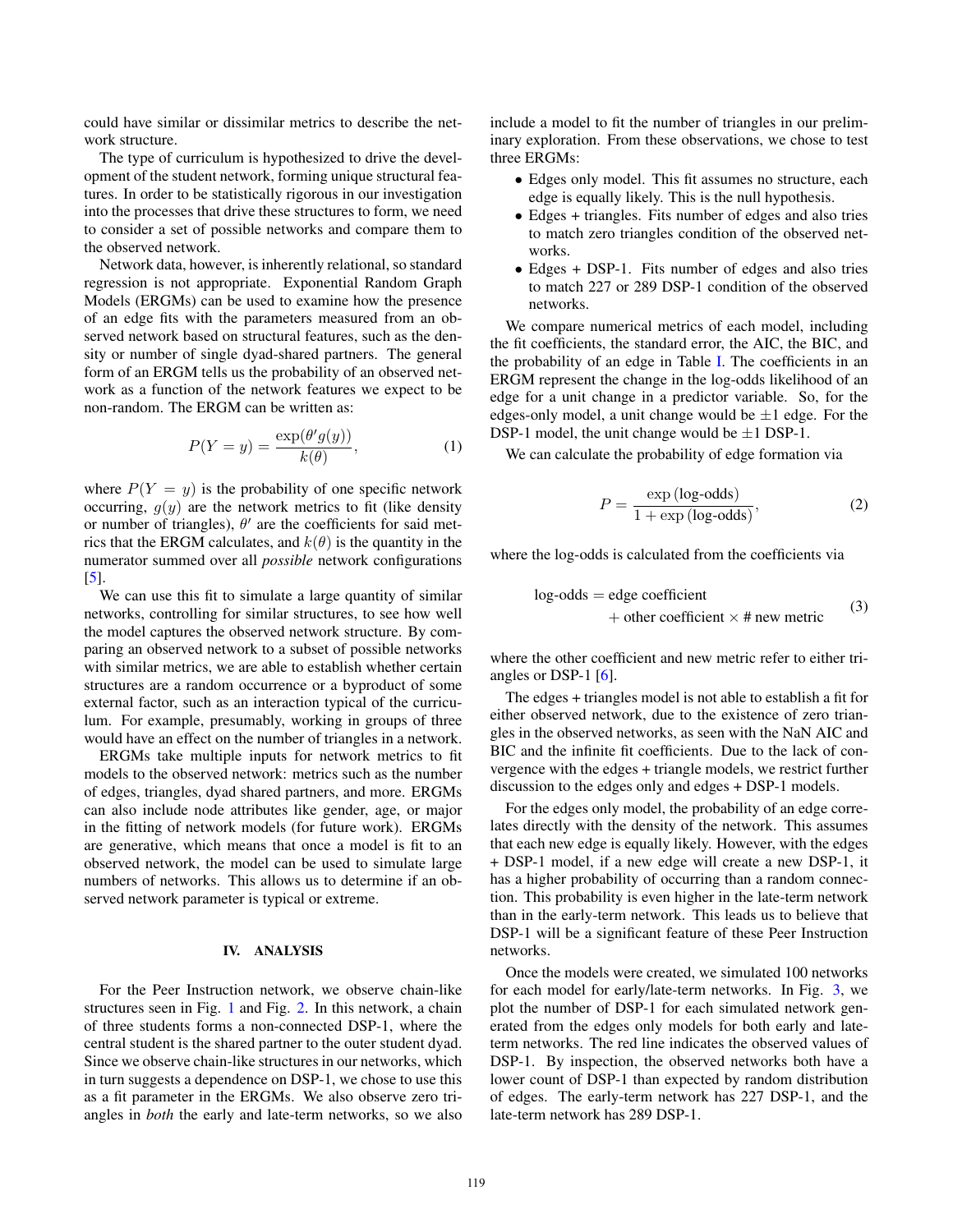| <b>Model</b>      | Early/Late | Coefficient | <b>Std. Error</b> | AIC        | <b>BIC</b> | Prob. of an Edge  |
|-------------------|------------|-------------|-------------------|------------|------------|-------------------|
| Edges Only (Null) | Early      | $-4.1000$   | 0.08431           | 1463       | 1470       | 1.63%             |
|                   | Late       | $-4.0871$   | 0.07734           | 1734       | 1742       | $1.65\%$          |
| $Edges + DSP-1$   | Early      | $-2.6452$   | 0.30650           | 1441       | 1455       | 4.48%             |
|                   |            | $-0.4153$   | 0.09000           |            |            |                   |
|                   | Late       | $-2.3433$   | 0.27914           | 1698       | 1712       | 5.70%             |
|                   |            | $-0.4625$   | 0.07824           |            |            |                   |
| Edges + Triangles | Early      | $-4.0631$   | 0.08798           | <b>NaN</b> | <b>NaN</b> | 0. No $\Delta$ 's |
|                   |            | - Inf       | 0.00000           |            |            |                   |
|                   | Late       | $-4.0470$   | 0.08000           | <b>NaN</b> | <b>NaN</b> | 0. No $\Delta$ 's |
|                   |            | - Inf       | 0.00000           |            |            |                   |

TABLE I: ERGM fit coefficients.

TABLE II: Fit coefficients from ERGM models. For multi-line models, the first value is the edge coefficient and the second value is the additional fit parameter coefficient. The reduction in AIC/BIC of  $> 10$  points is strong evidence that the edges + DSP-1 model is a better fit than the edges-only model [7].



(a) Edges only model, early-term network fit



(b) Edges only model, later-term network fit

**Edges + Dyad Shared− 1 Partner Model**





# **Edges + Dyad Shared− 1 Partner Model**



(b) Edges + DSP-1 model, later-term network fit

FIG. 3: We simulated 100 networks using the edges only ERGM models and plotted the number of DSP-1. The red line is the number of DSP-1 in the observed Peer Instruction networks.

FIG. 4: We simulated 100 networks using the edges + DSP-1 models and plotted the number of DSP-1. The red line is the number of DSP-1 in the observed Peer Instruction networks.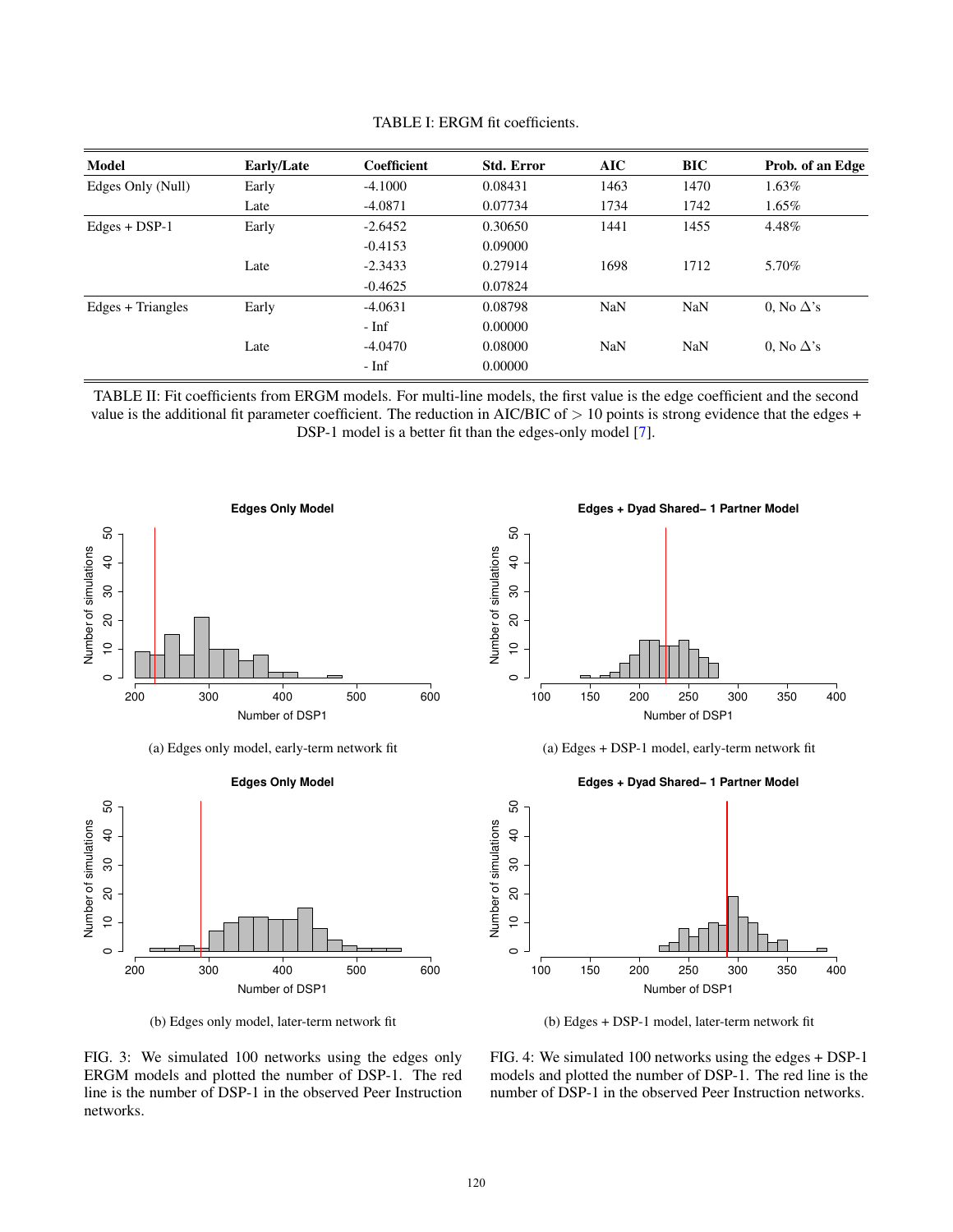Using the edges + DSP-1 ERGM models, we also plot number of DSP-1 of the simulated networks in Fig. 4. By including DSP-1 as a fit parameter, the model more accurately predicts the observed values of DSP-1, suggesting that DSP-1 is a significant feature of the observed Peer Instruction networks. This visual inspection corroborates the lower AIC and BIC as shown in Table I.

We can also see how each model converges with respect to number of observed triangles. As stated previously, both the early and late-term networks had zero observed triangles. For a completely random distribution of edges, the zero triangle condition is less likely than 1 or 2 triangles, as seen in Fig. [5a.](#page-4-0) The edges + DSP-1 model increases the likelihood of the zero-triangle condition, seen in Fig. [5b.](#page-4-0) Again, this corroborates the lower AIC and BIC for the edges + DSP-1 model in Table I.

<span id="page-4-0"></span>

(a) Edges only (null) model



(b) Edges + 1 dyad shared partner model

FIG. 5: Number of triangles formed with 100 simulations of edges-only ERGM model compared to edges + DSP-1 ERGM model—Late term network

### V. DISCUSSION

We have used three ERGM models to fit early and late-term Peer Instruction networks and showed that the edges + DSP-1 model more accurately represents the observed networks than the edges-only or edges + triangle models. This leads us to believe that ERGMs are a promising tool for characterizing different active learning pedagogies.

For the data shown here, the dependence on DSP-1 is a good example of how pedagogy can possibly manifest in a network. In the class that gave rise to these particular networks, students sit in rows in a large lecture hall, so they are constrained to interacting with people in their immediate vicinity. While we cannot definitively say that the chain-like structures seen in Figs. 1 and 2 are due to the pedagogy, the emergence of such structures is consistent with the geography of the classroom and the instructions for interaction typical of a Peer Instruction curriculum, such as "discuss with your neighbor."

Of the three ERGM models tested, we determined that DSP-1 was the best predictor for these Peer Instruction networks compared to the other two predictors, edges and triangles. As such, we are hopeful that ERGMs will also be able to identify the significant predictors for networks using different pedagogies. From there, we can begin comparing ERGM coefficients within pedagogies and across pedagogies to see if these values are unique to a specific curriculum. We are hopeful that ERGMs will be a successful tool to characterize pedagogical differences.

#### VI. CONTINUING WORK

Network data has been collected for six active learning curricula. Continuing work will include the analysis of each of these curricula using ERGMs. We would like to test each ERGM model with different data sets within the same curriculum to see how well they describe an individual network, and then we would like to compare ERGM models across different curricula to see if they are distinguishable between pedagogies.

Is there a set of coefficients that is more likely to arise for a Peer Instruction network over a Modeling Instruction network? Do these coefficients remain somewhat constant across different observations of a Peer Instruction network? Do these coefficients correlate to the amount of time spent lecturing in the classroom? Future work will unpack these questions and hopefully allow us to quantitatively characterize our selected active learning pedagogies.

#### ACKNOWLEDGMENTS

This work is supported by NSF Grant #DUE 1711017